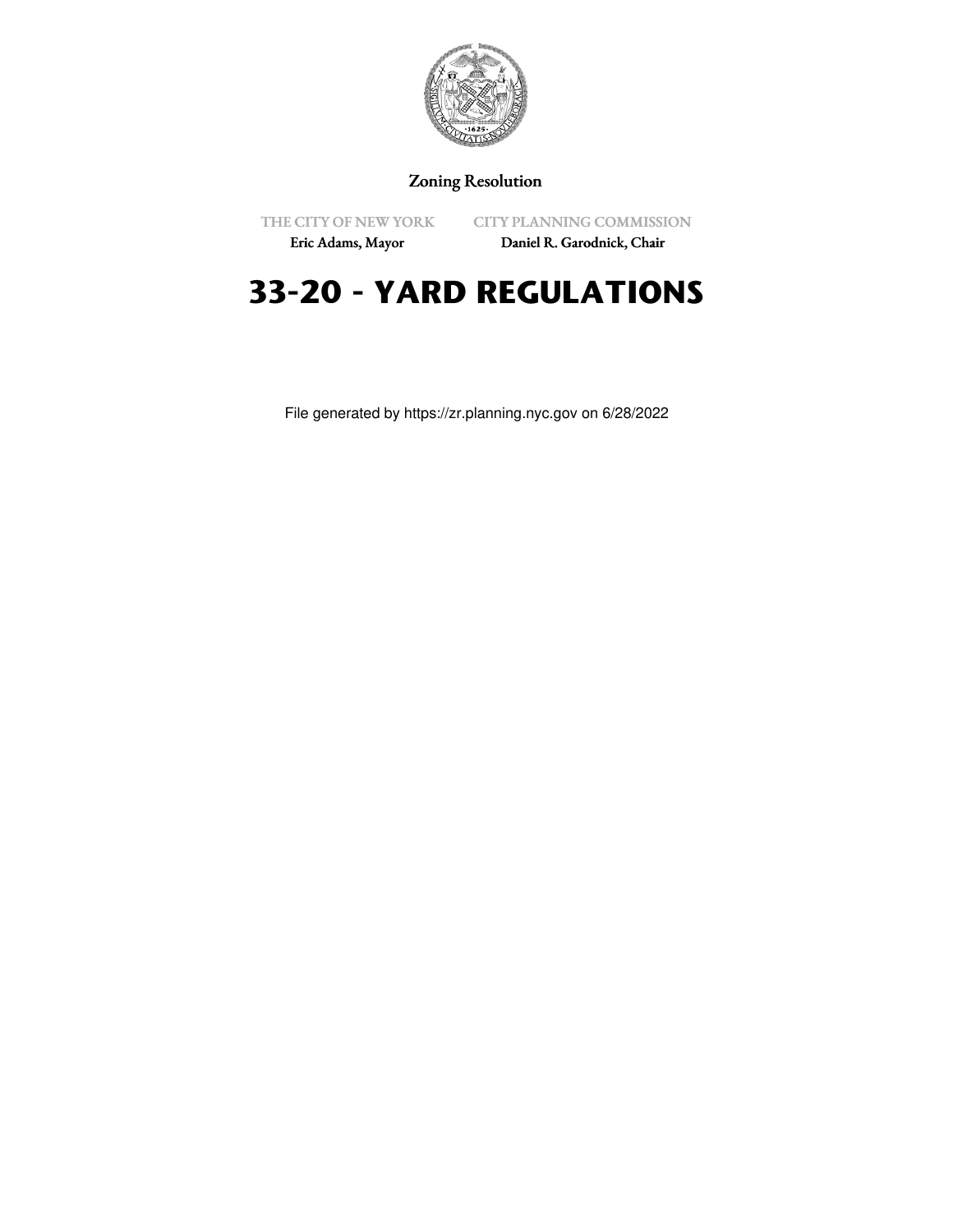#### **33-20 - YARD REGULATIONS**

LAST AMENDED 12/15/1961

#### **33-21 - Definitions**

LAST AMENDED 11/19/1987

Words in italics are defined in Section 12-10 or, if applicable exclusively to this Section, in this Section.

#### **33-22 - Level of Yards**

LAST AMENDED 12/15/1961

In all #Commercial Districts#, the level of a #yard# or of a #rear yard equivalent# shall not be higher than #curb level#. However, this Section shall not be construed to require that natural grade level be disturbed in order to comply with this requirement.

No #building or other structure# shall be erected above ground level in any required #yard# or #rear yard equivalent# except as otherwise provided in Section 33-23 (Permitted Obstructions in Required Yards or Rear Yard Equivalents).

#### **33-23 - Permitted Obstructions in Required Yards or Rear Yard Equivalents**

LAST AMENDED 5/12/2021

In all #Commercial Districts#, the following obstructions shall be permitted when located within a required #yard# or #rear yard equivalent#:

- (a) In any #yard# or #rear yard equivalent#:
	- (1) Arbors or trellises;
	- (2) Awnings and other sun control devices, provided that when located at a level higher than the first #story#, excluding a #basement#, all such awnings and other sun control devices:
		- (i) shall be limited to a maximum projection from a #building# wall of 2 feet, 6 inches; and
		- (ii) shall have solid surfaces that, in aggregate, cover an area no more than 30 percent of the area of the #building# wall (as viewed in elevation) from which they project;
	- (3) Canopies;
	- (4) Chimneys, projecting not more than three feet into, and not exceeding two percent of the area of, the required #yard# or #rear yard equivalent#;
	- (5) Eaves, gutters or downspouts, projecting into such #yard# or #rear yard equivalent# not more than 16 inches or 20 percent of the width of such #yard# or #rear yard equivalent#, whichever is the lesser distance;
	- (6) Exterior wall thickness, where such wall thickness is added to the exterior face of a #building# wall existing on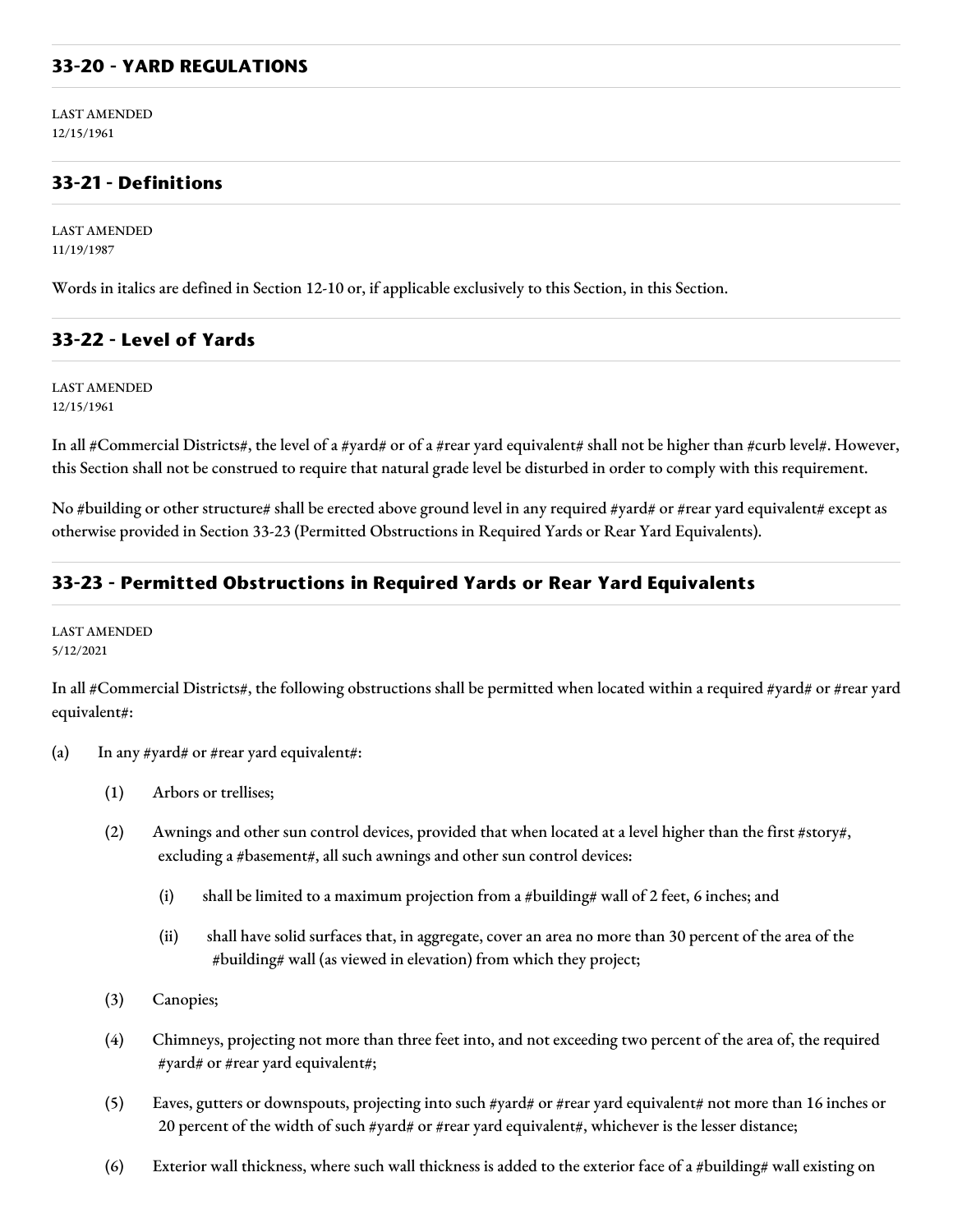April 30, 2012, provided the added wall thickness has a thermal resistance (R-value) of at least 1.5 per inch, and is limited to one inch of thickness for every foot of existing #yard# width, up to a maximum thickness of eight inches. When an open area is provided along a common #lot line#, then such exterior wall thickness is limited to one inch for every foot of existing open area on the #zoning lot#;

Where #buildings# that have added exterior wall thickness pursuant to this Section are #enlarged#, such #enlarged# portion may similarly encroach upon required #yards# in order to align with the exterior walls of the existing #building#, provided such #enlargement# contains less #floor area# than the existing #building#, and there is no encroachment of #floor area# into a required #yard#;

- (7) Fences;
- (8) Flagpoles;
- (9) Parking spaces for automobiles or bicycles, off-street, open, #accessory# ;
- (10) #Accessory# power systems, including, but not limited to, generators, solar energy systems, fuel cells, batteries and other energy storage systems, provided that all equipment shall not exceed a height of 23 feet above #curb level# ;
- (11) Solar energy systems on walls existing on April 30, 2012, projecting no more than 10 inches and occupying no more than 20 percent of the surface area of the #building# wall (as viewed in elevation) from which it projects;
- (12) Steps, and ramps or lifts for people with physical disabilities;
- (13) Terraces or porches, open;
- (14) Walls, not exceeding eight feet in height and not roofed or part of a #building#.
- (b) In any #rear yard# or #rear yard equivalent#:
	- (1) Balconies, unenclosed, subject to the provisions of Section 24-166;
	- (2) Breezeways;
	- (3) Any #building# or portion of a #building# used for any permitted #use# other than #residences#, except that any portion of a #building# containing rooms used for living or sleeping purposes (other than a room in a hospital used for the care or treatment of patients) shall not be a permitted obstruction, and provided that the height of such #building# shall not exceed one #story#, excluding #basement#, nor in any event 23 feet above #curb level#. In addition, decks, parapet walls, roof thickness, skylights, vegetated roofs, and weirs, pursuant to Section 33-42 (Permitted Obstructions), shall be permitted above such a #building#, or portion thereof;
	- (4) Fire escapes;
	- (5) Parking spaces for automobiles or bicycles, off-street, #accessory#, provided that the height of an #accessory# #building# used for such purposes and located in a required #rear yard# or #rear yard equivalent# shall not exceed 23 feet above #curb level#. In addition, decks, parapet walls, roof thickness, skylights, vegetated roofs, and weirs, as set forth in Section 33-42, shall be permitted above such an #accessory# #building#, or portion thereof;
	- (6) Solar energy systems:
		- (i) on the roof of a #building# permitted as an obstruction to such #yard#, up to four feet in height as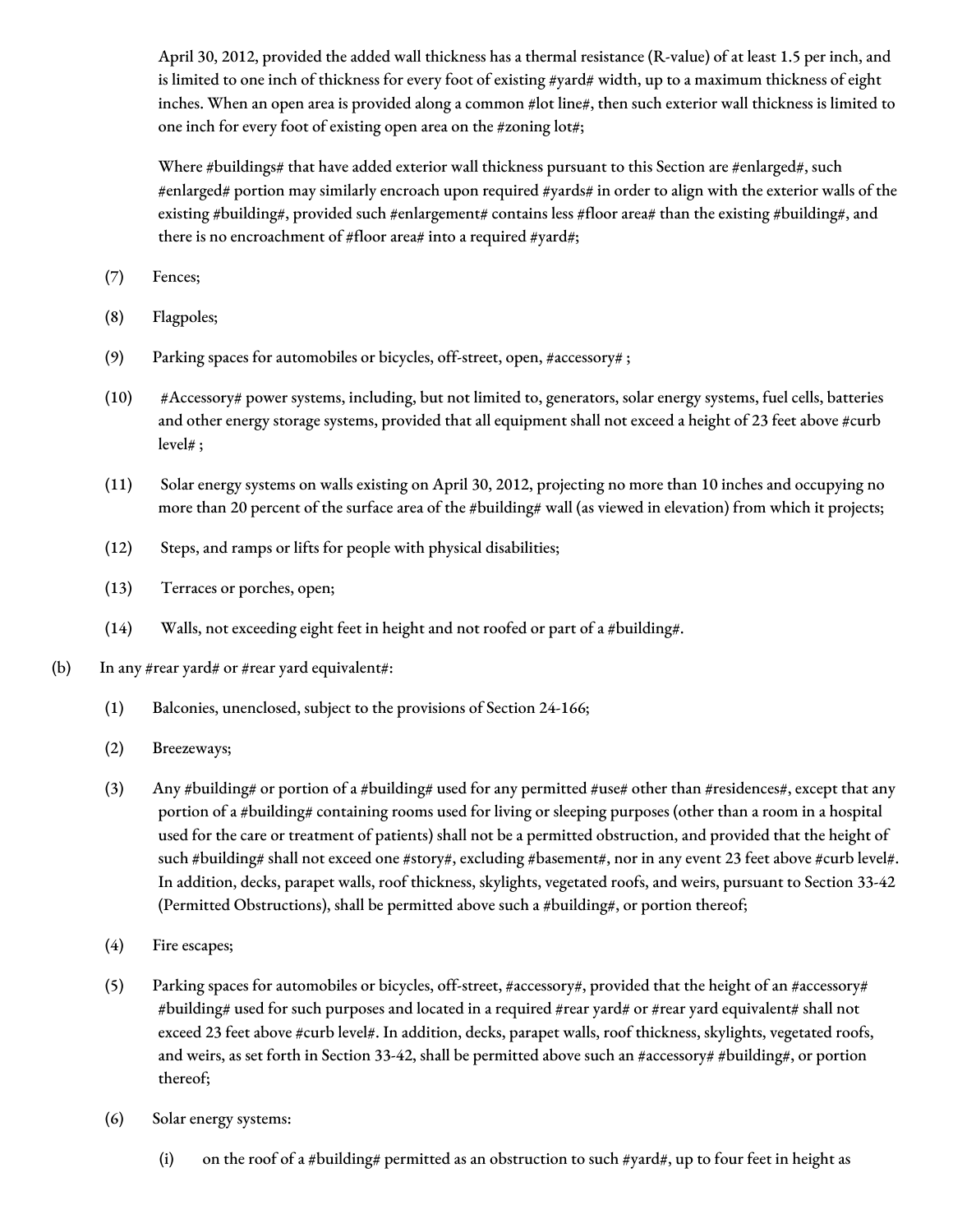measured perpendicular to the roof surface when located above a permitted #commercial# or #community facility# #use# or attached parking structure;

- (ii) on the roof of a #building# permitted as an obstruction to such #yard#, shall be limited to 18 inches in height as measured perpendicular to the roof surface when located above a shed or detached parking structure, or on any roof with a slope greater than 20 degrees;
- (iii) on walls existing on April 30, 2012, projecting no more than 10 inches and occupying no more than 20 percent of the surface area of the #building# wall (as viewed in elevation) from which it projects;
- (7) Water-conserving devices required in connection with air conditioning or refrigeration systems in #buildings# existing prior to May 20, 1966, if located not less than eight feet from any #lot line#.

However, no portion of a #rear yard equivalent# that is also a required #front yard# or required #side yard# may contain any obstructions not permitted in such #front yard# or #side yard#.

# **33-24 - Measurement of Yard Width or Depth**

LAST AMENDED 12/15/1961

In all #Commercial Districts#, the width or depth of a #yard# or #rear yard equivalent# shall be measured perpendicular to #lot lines#.

# **33-25 - Minimum Required Side Yards**

LAST AMENDED 4/30/2012

#### C1 C2 C3 C4 C5 C6 C7 C8

In all districts, as indicated, no #side yards# are required. However, if an open area extending along a #side lot line# is provided at any level, it shall be either:

- (a) at least eight feet wide at every point; or
- (b) at least five feet wide at every point, with an average width of eight feet, such average being the mean of the width of the open area at its narrowest point and its width at its widest point, provided that:
	- (1) such widest point shall be on a #street line#;
	- (2) no portion of a #building# shall project beyond a straight line connecting such two points; and
	- (3) in the case of a #zoning lot# bounded by a #side lot line# extending from #street# to #street#, such average shall be computed and such open area shall be provided as though each half of such #side lot line# bounded a separate #zoning lot#.

Permitted obstructions pursuant to paragraph (a) of Section 33-23 (Permitted Obstructions in Required Yards or Rear Yard Equivalents), shall be permitted in such open areas.

# **33-26 - Minimum Required Rear Yards**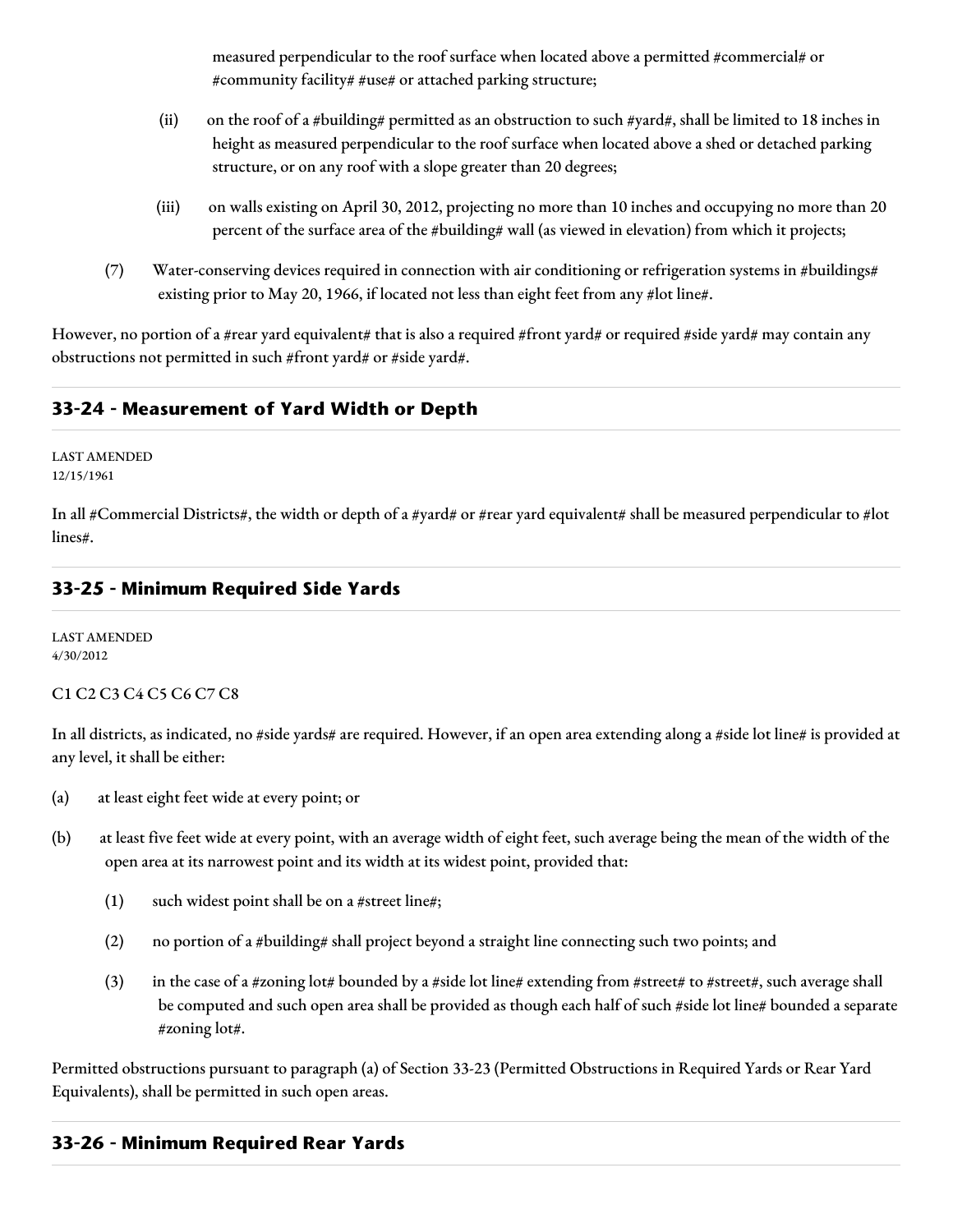LAST AMENDED 4/30/2008

#### C1 C2 C3 C4 C5 C6 C7 C8

In all districts, as indicated, a #rear yard# with a depth of not less than 20 feet shall be provided at every #rear lot line# on any #zoning lot# except as otherwise provided in Sections 33-27 (Special Provisions for Shallow Interior Lots), 33-28 (Special Provisions for Through Lots) or 33-30 (OTHER SPECIAL PROVISIONS FOR REAR YARDS). #Rear yards# shall also be provided along portions of #side lot lines# as set forth in Section 33-261 (Beyond one hundred feet of a street line).

#### **33-261 - Beyond one hundred feet of a street line**

LAST AMENDED 4/30/2008

#### C1 C2 C3 C4 C5 C6 C7 C8

In all districts, as indicated, for #corner lots#, and for #zoning lots# that are bounded by two or more #streets# that are neither #corner lots# or #through lots#, the portion of a #side lot line# beyond 100 feet of the #street line# that it intersects shall be considered a #rear lot line# and a #rear yard# with a minimum depth of 20 feet shall be provided where such #rear lot line# coincides with a #rear lot line# of an adjoining #zoning lot#.



#### CORNER LOT

(33-261.1, 43-261.1)

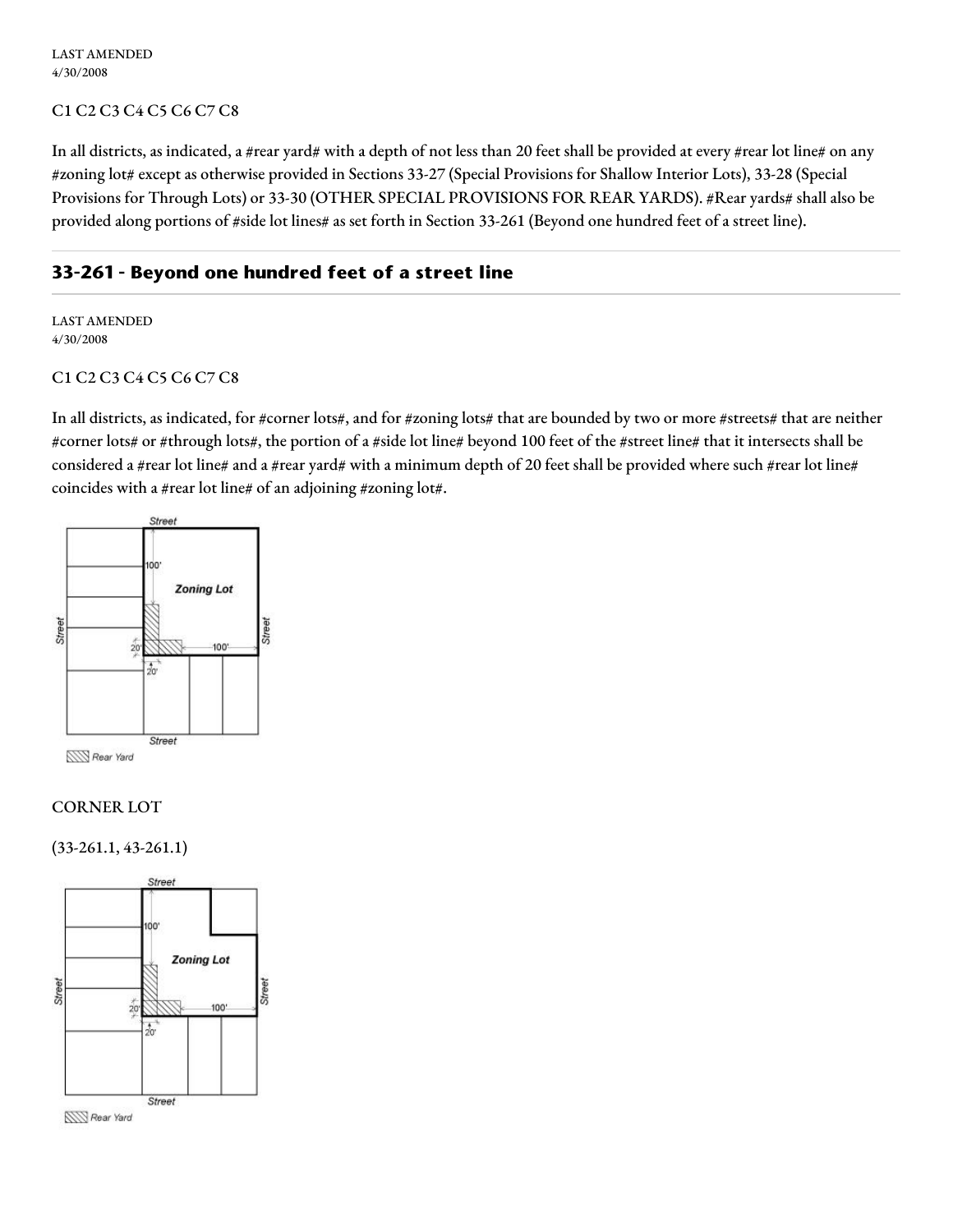ZONING LOT BOUNDED BY TWO OR MORE STREETS (NEITHER A CORNER LOT NOR A THROUGH LOT) (33-261.2, 43-261.1)

# **33-27 - Special Provisions for Shallow Interior Lots**

LAST AMENDED 12/15/1961

C1 C2 C3 C4 C5 C6 C7 C8

In all districts, as indicated, if an #interior lot# consists entirely of a tract of land:

- (a) which was owned separately and individually from all other adjoining tracts of land, both on December 15, 1961, and on the date of application for a building permit; and
- (b) which is less than 70 feet deep;

the depth of a required #rear yard# for such #interior lot# may be reduced by one foot for each two feet by which the maximum depth of such #interior lot# is less than 70 feet. No #rear yard# is required on any #interior lot# with a maximum depth of 50 feet or less.

#### **33-28 - Special Provisions for Through Lots**

LAST AMENDED 4/30/2008

C1 C2 C3 C4 C5 C6 C7 C8

In all districts, as indicated, the regulations of this Section shall apply to all #through lots#. In the case of a #zoning lot# occupying an entire #block#, no #rear yard# or #rear yard equivalent# shall be required.

# **33-281 - Excepted districts**

LAST AMENDED 4/30/2008

C4-2 C4-3 C4-4 C4-5 C4-6 C4-7 C5 C6 C8-4

In the districts indicated, no #rear yard# regulations shall apply to any #through lot#, except as otherwise provided in Section 33-303 (For zoning lots with multiple rear lot lines).

#### **33-282 - Excepted through lots**

LAST AMENDED 12/15/1961

C1 C2 C3 C4-1 C7 C8-1 C8-2 C8-3

In the districts indicated, no #rear yard# regulations shall apply to any #through lots# which extend less than 110 feet in maximum depth from #street# to #street#.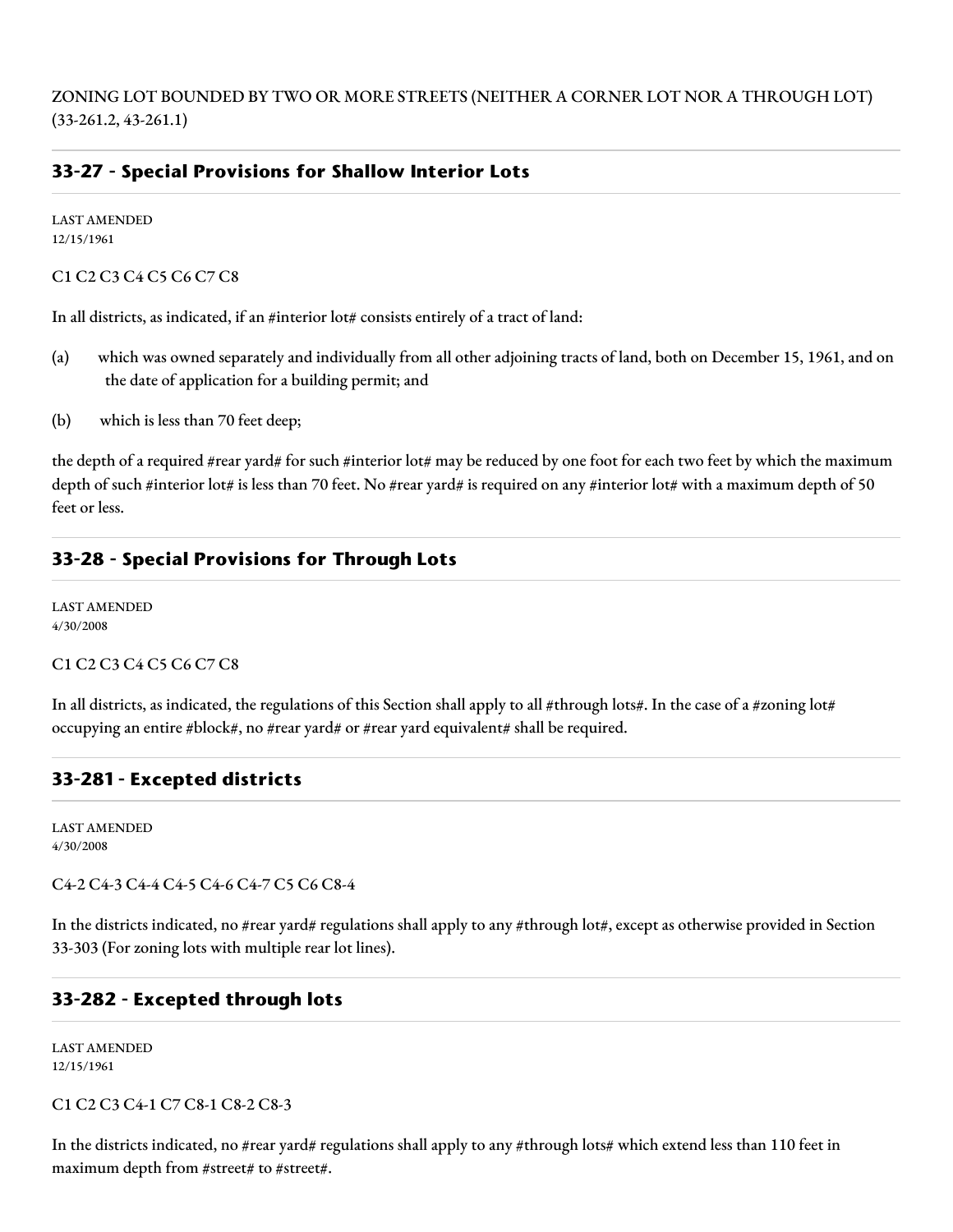#### **33-283 - Required rear yard equivalents**

LAST AMENDED 9/30/2009

#### C1 C2 C3 C4-1 C7 C8-1 C8-2 C8-3

In the districts indicated, on any #through lot# 110 feet or more in maximum depth from #street# to #street#, one of the following #rear yard equivalents# shall be provided:

- (a) an open area with a minimum depth of 40 feet midway (or within five feet of being midway) between the two #street lines# upon which such #through lot# fronts. In C1-6A, C1-7A, C1-8X, C1-9A, C2-6A, C2-7X, C2-8A and in C1 and C2 Districts mapped within R5D, R6A, R6B, R7A, R7B, R7D, R7X, R8A, R8B, R8X, R9A, R9D, R9X or R10 Districts, a #rear yard equivalent# shall be provided only as set forth in this paragraph; or
- (b) two open areas, each adjoining and extending along the full length of the #street line#, and each with a minimum depth of 20 feet measured from such #street line#; except that in C1 or C2 Districts the depth of such required open area along one #street line# may be decreased provided that a corresponding increase of the depth of the open area along the other #street line# is made; or
- (c) an open area adjoining and extending along the full length of each #side lot line#, with a minimum width of 20 feet measured from each such #side lot line#.

Any such #rear yard equivalent# shall be unobstructed from its lowest level to the sky, except as provided in Section 33-23 (Permitted Obstructions in Required Yards or Rear Yard Equivalents).

# **33-29 - Special Provisions Applying along District Boundaries**

LAST AMENDED 2/8/1962

C1 C2 C3 C4 C5 C6 C7 C8

In all districts, as indicated, open areas shall be provided in accordance with the provisions of this Section along the boundaries of #Residence Districts# except where such district boundaries are also the boundaries of railroad rights-of-way or cemeteries.

# **33-291 - Required yards along district boundary coincident with side lot line of zoning lot in an R1, R2, R3, R4 or R5 District**

LAST AMENDED 12/15/1961

#### C1 C2 C3 C4 C5 C6 C7 C8

In all districts, as indicated, along such portion of the boundary of a #Commercial District# that coincides with a #side lot line# of a #zoning lot# in an R1, R2, R3, R4 or R5 District an open area not higher than #curb level# shall be provided within the #Commercial District# with at least the width or depth set forth in the following table. Such an open area shall not be used for #accessory# off-street loading, or for storage or processing of any kind.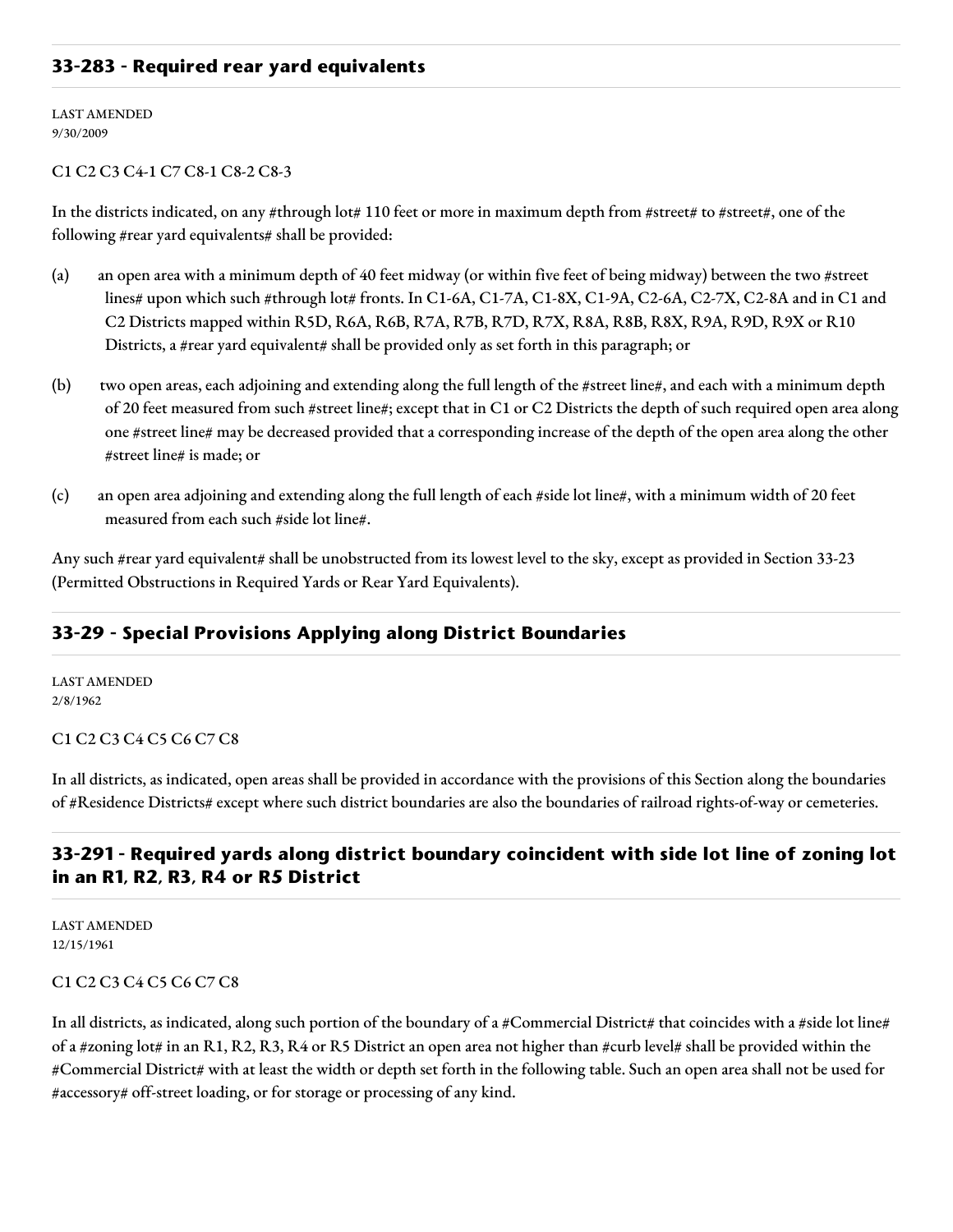



**Street** 



# REQUIRED YARD ALONG DISTRICT BOUNDARY COINCIDENT WITH SIDE LOT LINES (33 - 291)

# **33-292 - Required yards along district boundary coincident with rear lot lines of two adjoining zoning lots**

LAST AMENDED 12/15/1961

#### C1 C2 C3 C4 C5 C6 C7 C8

In all districts, as indicated, along such portion of the #rear lot line# of a #zoning lot# in a #Commercial District# which coincides with a #rear lot line# of a #zoning lot# in an adjoining #Residence District#, an open area at a level not higher than indicated in the following table, shall be provided along such boundary and within the #Commercial District#. Such an open area shall not be used for storage or processing of any kind.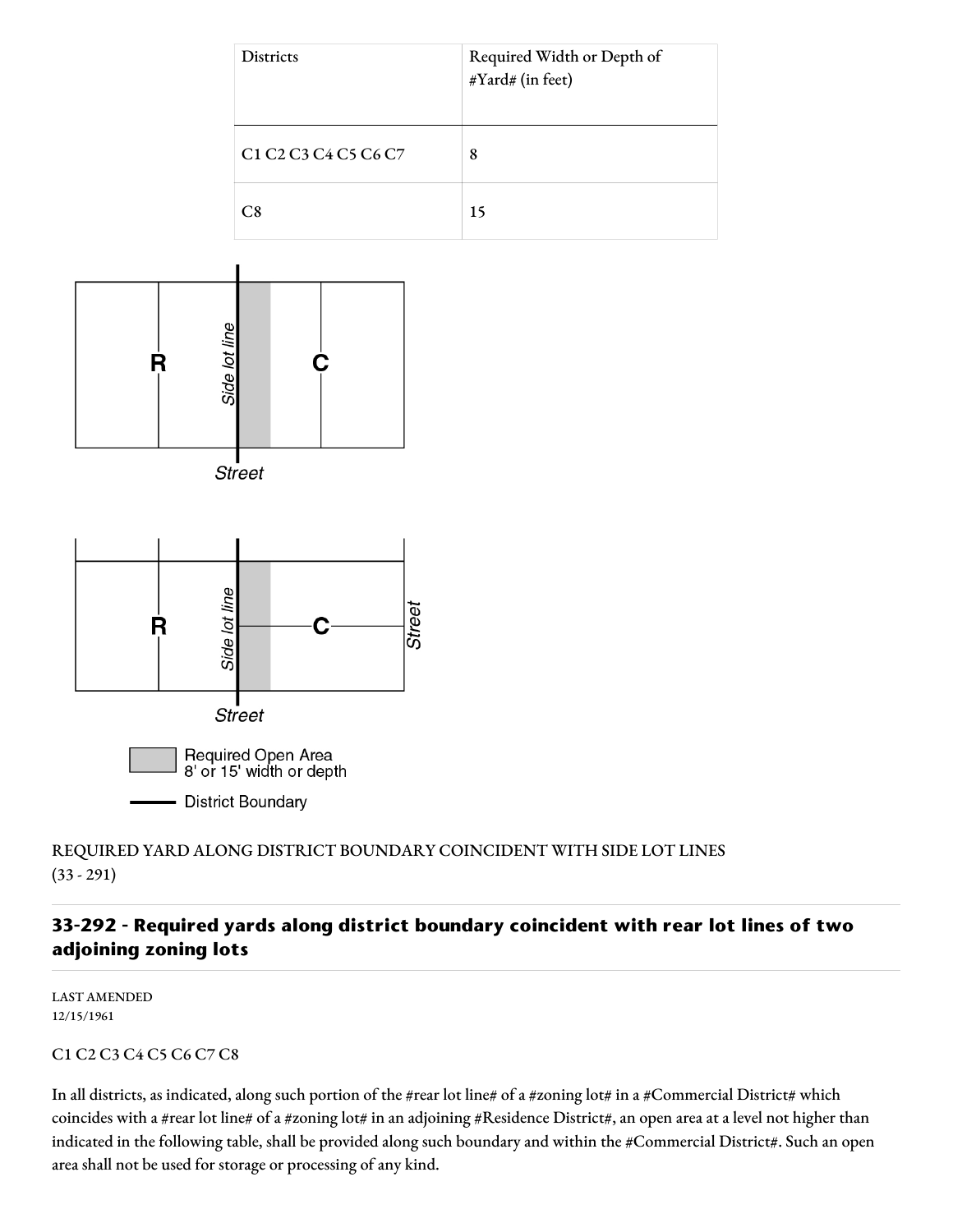#### REQUIRED DEPTH OF YARD

| <b>Districts</b>                                                                   | Maximum Level of #Yard#    | Depth<br>(in feet) |
|------------------------------------------------------------------------------------|----------------------------|--------------------|
| C <sub>1</sub> C <sub>2</sub> C <sub>3</sub> C <sub>4</sub> C <sub>5</sub><br>C6C7 | 23 feet above #curb level# | 30                 |
| C8                                                                                 | #Curb level#               | 30                 |



# REQUIRED YARD ALONG DISTRICT BOUNDARIES COINCIDENT WITH REAR LOT LINES (33 - 292)

# **33-293 - Required yards along district boundary coincident with side lot line of zoning lot in a Commercial District**

LAST AMENDED 12/15/1961

# C1 C2 C3 C4 C5 C6 C7 C8

In all districts, as indicated, along such portion of a #side lot line# of a #zoning lot# in a #Commercial District# that coincides with a #rear lot line# of a #zoning lot# in an adjoining #Residence District#, an open area at #curb level# of at least the width set forth in the following table shall be provided along such boundary within the #Commercial District#. Such an open area shall not be used for #accessory# off-street loading, or for storage or processing of any kind.